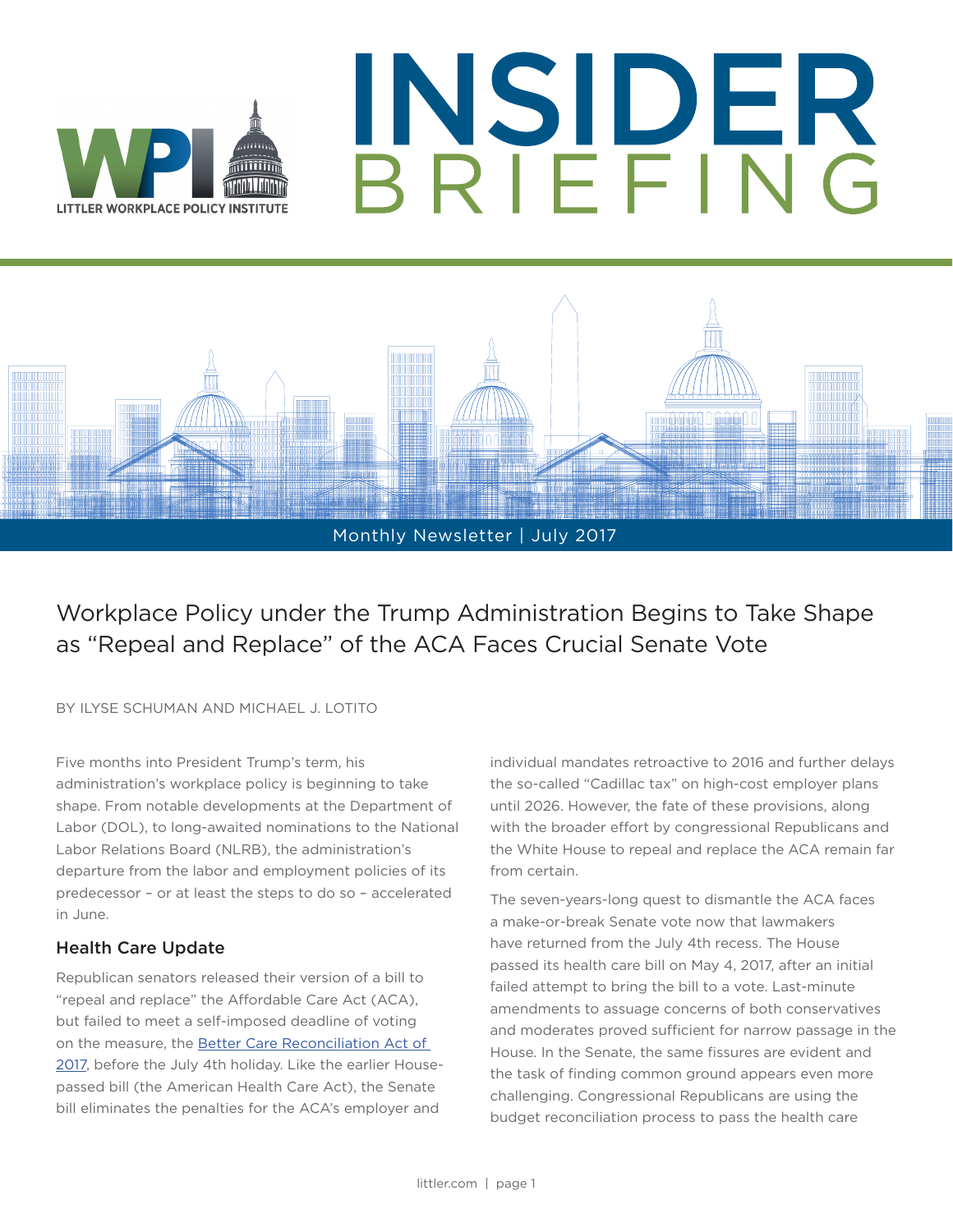bill, which requires only 51 votes in the Senate for passage, thus avoiding a filibuster. With Democrats holding firm in their opposition to the bill, 50 Republican votes are needed for passage, plus the tie-breaking vote of Vice President Pence if needed. Republicans can afford to lose only two members of their caucus, leaving very little margin to pass a bill. The challenge of negotiating a compromise that can secure 50 votes is further complicated by the strict requirements of the budget reconciliation process. The reconciliation process has its limitations because only provisions that impact the budget can be included in the bill to preserve its special procedural status. This constraint makes it more difficult to craft a possible compromise amendment.

The fractures within the Senate Republican caucus became evident upon release of the Better Care Reconciliation Act on June 22. Senators from states opting to expand access to Medicaid under the ACA voiced opposition to the bill's rolling back of those provisions and restructuring of the program. Senate Majority Leader Mitch McConnell's (R-KY) path to 50 votes became even more challenging after the Congressional Budget Office (CBO) released its [finding](https://www.cbo.gov/publication/52849) that enacting the Senate's bill would increase by 22 million the number of people who are uninsured by 2026. This compares to an estimated 23 million who would lose insurance during this time under the House bill. The CBO also estimates that the Senate bill would reduce the cumulative federal deficit over the 2017-2026 period by \$321 billion – \$202 billion more than the estimated net savings for the House-passed bill. The extra savings could be used to make changes that help secure additional votes for the bill. But the inherent tension between reducing premiums by removing some of the ACA's insurance market reforms and preserving access to more robust plans is a difficult divide to bridge.

Should the Republican effort to repeal and replace the ACA through the budget reconciliation process fail, targeted changes to the ACA to shore up the insurance market may come. But any such changes would need Democratic support, and, thus, unlikely to make significant or fundamental modifications to the ACA. Efforts to ease the requirements of the ACA short of changes to the statute itself could come through the regulatory process, which would take on added importance if legislative efforts fail. With the need to pass legislation raising the

debt limit quickly approaching and the desire to move on to tax reform, the clock on repealing and replacing the ACA appears to be winding down whatever the outcome of the Senate vote.

### Agency Confirmations

In addition to tackling health care legislation after the July 4th recess, senators on the Health, Education, Labor and Pensions Committee will focus on nominations to the NLRB and DOL in a July 13 hearing. The Senate HELP Committee will hold a confirmation hearing for Deputy Labor Secretary nominee Patrick Pizzella and nominees to the NLRB, William Emanuel and Marvin Kaplan. Pizzella, who was the assistant Labor Secretary for Administration and Management under President George W. Bush, is the acting chairman of the Federal Labor Relations Board. Emanuel is a shareholder at Littler Mendelson, and Kaplan is a counsel at the Occupational Safety and Health Review Commission.

Those hoping for prompt action by the Trump administration to reverse the labor and employment policies of the Obama administration have been confronted with the slow pace of the nomination process to fill political positions at the agencies. The nomination of these key positions is no doubt welcome news for those employers seeking a change in direction in workplace policy. Yet, a significant shift in policy may still take time to implement.

Pizzella's nomination to serve as Deputy Labor Secretary comes as the DOL under Secretary Acosta has already taken some important steps to alter the policies put in place by the prior administration. In a June 7 [press](https://www.dol.gov/newsroom/releases/opa/opa20170607)  [release](https://www.dol.gov/newsroom/releases/opa/opa20170607), Secretary Acosta announced the withdrawal of two Wage and Hour Administrator's Interpretations (AIs) on independent contractors and joint employment. The controversial AIs issued by prior Wage and Hour Administrator David Weil, a strong advocating for combating what he called the "fissured workplace," were a significant shift in wage and hour law and used to justify taking certain enforcement actions. The withdrawn Administrator's Interpretation No. 2015-1, issued in July 2015, addressed the classification of independent contractors as employees under the Fair Labor Standards Act (FLSA), taking the position that "most workers are employees under the FLSA's broad definitions," essentially creating a presumption of employment for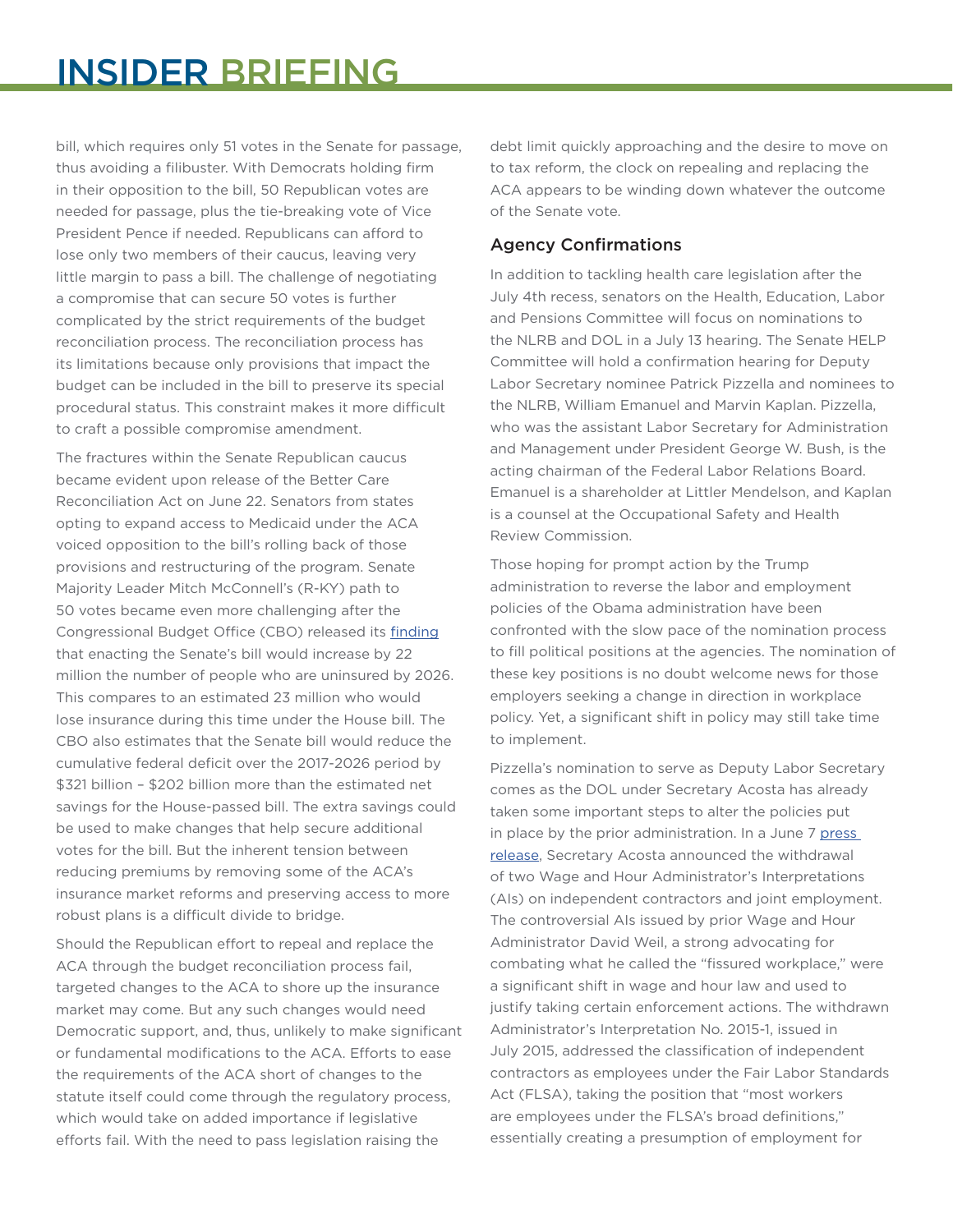# INSIDER BRIEFING

workers. The withdrawn Administrator's Interpretation No. 2016-01, issued in January 2016, similarly established new standards for determining joint employment under the FLSA, adopting the view that "[t]he concept of joint employment, like employment generally, should be defined expansively." For the first time, the DOL differentiated between "horizontal" joint employment and "vertical" joint employment.

The withdrawal of both AIs was welcome news for the business community, but questions about the new administration's ultimate position on independent contractors and joint employment still remain. Clarification of the DOL's position on these two important issues likely will not come until a new Wage and Hour Administrator is nominated and confirmed.

# Overtime and FLSA Compliance

Even before the nomination of a Wage and Hour Administrator, Secretary Acosta indicated that that the DOL will reconsider the contentious "white collar" overtime rule defining which employees are exempt from the FLSA's minimum wage and overtime requirements. The rule raised the minimum salary level for exempt employees from \$455 per week (\$23,660 annually) to \$913 per week (\$47,476 annually). The fate of the overtime rule, which was enjoined by a federal court last year, has been a source of significant speculation and attention. Secretary Acosta's comments on the overtime rule came during a June 7 congressional hearing on the DOL's budget, during which he announced that the Department would soon be issuing a Request for Information (RFI) seeking public input on the rule. The RFI, which has yet to be published, could serve as the first step in the regulatory process to modify the overtime rule, and constitutes the clearest indication yet of what the DOL may do with respect to this issue.

Even as employers await the release of the RFI about the overtime rule, they received some welcome news about FLSA compliance assistance. On June 27, the DOL announced that it will reinstate the issuance of opinion letters by its Wage and Hour Division, and unveiled a new website to guide employers and employees in requesting an opinion letter. In 2010, the DOL stopped its practice of issuing opinion letters, which provide answers to questions from the regulated community. Instead, the prior administration issued more general AIs. The return of opinion letters will provide employers with another tool to help comply with the FLSA and to establish a good-faith defense against FLSA liability. The return of the opinion letters also signals the increased focus on compliance assistance under Secretary Acosta.

## Fiduciary Rule

The DOL took steps in June toward modifying the socalled "fiduciary" rule issued by the prior administration to address conflicts-of-interest in retirement investment advice. Certain provisions of the rule become applicable on June 9 after Secretary Acosta determined that the Administrative Procedure Act requirements precluded a further delay. At the time of the announcement that the rule would not be further delayed, Secretary Acosta also signaled that modification to the rule, the subject of challenges in court and Congress, would be forthcoming.

On June 29, the DOL [announced](https://www.dol.gov/newsroom/releases/ebsa/ebsa20170629) it was publishing an RFI related to the fiduciary rule, giving the public an opportunity "to provide data and information that may be used to revise the rule and associated exemptions."

The RFI, published in the *Federal Register* on July 6,

specifically seeks public input that could form the basis of new exemptions or changes/revisions to the rule and [Prohibited Transaction Exemptions], and input regarding the advisability of extending the January 1, 2018, applicability date of certain provisions in the Best Interest Contract Exemption, the Class Exemption for Principal Transactions in Certain Assets Between Investment Advice Fiduciaries and Employee Benefit Plans and IRAs, and Prohibited Transaction Exemption 84-24.

Comments on extending the January 1, 2018, applicability date of certain provisions are due by July 21, 2017. Comments in response to all other questions posed in the RFI are due by August 7, 2017.

#### Persuader Rule

The DOL also took action in June to begin the process for rescinding the so-called persuader rule governing reporting obligations under the Labor-Management Reporting and Disclosure Act (LMRDA). On June 12, the DOL's Office of Labor Management Standards' (OLMS) published in the *Federal Register* a proposed rule to rescind the 2016 rule. The rule revised the interpretation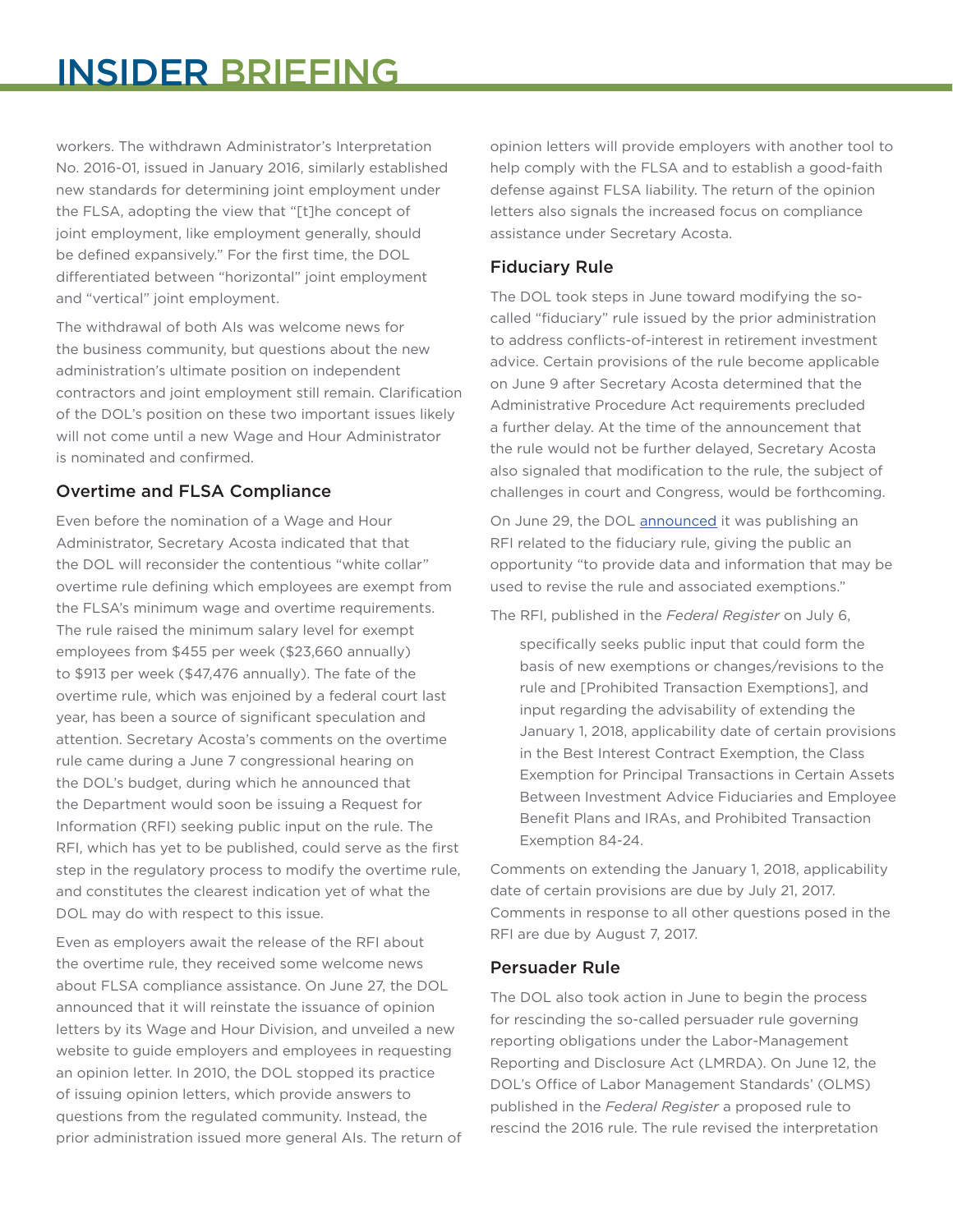of the reporting requirements set out in section 203 of the LMRDA, which addressed an employer's use of labor relations consultants that undertake activities to—directly or indirectly—persuade employees regarding the exercise of their rights to organize and bargain collectively. Section 203 states that no report is required for consultant agreements to give "advice" to the employer. The 2016 rule narrowed the long-standing interpretation of the "advice" exemption by requiring the reporting of employer-consultant agreements under which the consultant undertakes activities that do not involve direct contact between consultants and employees. In November 2016, a Texas federal court permanently blocked this "persuader" rule.

In its proposal to rescind the rule, the OLMS explains:

The Department proposes to rescind the Rule to provide the Department with an opportunity to give more consideration to several important effects of the Rule on the regulated parties. Rescission would ensure that any future changes to the Department's interpretation would reflect additional consideration of possible alternative interpretations of the statute, and could address the concerns that have been raised by reviewing courts. . . . The Department will also consider the potential effects of the Rule on attorneys and employers seeking legal assistance. Rescission would also permit the Department to consider the impact of shifting priorities and resource constraints.

The OLMS explains in the proposed rule:

Although the Department gave some general consideration to concerns that the Rule would have a "chilling effect" on clients' abilities to obtain representation by attorneys . . . the Department believes that the implementation of any changed reporting requirement in this area should include a more detailed and specific analysis of how each of these activities would, as a practical and factual matter, affect the behavior of the regulated community, with regard to furnishing and receiving legal services.

The proposal also justifies its decision to rescind the rule "in light of limited resources and competing priorities" and because its "resource constraints weigh in favor of rescinding the Rule." Comments on this proposal are due by August 11, 2017.

# Health and Safety Rules

The DOL's Occupational Safety and Health Administration (OSHA) also took some notable action in June. On June 27, OSHA published in the *Federal Register* a notice and request for comments on reconsidering portions of a final rule setting standards for occupational exposure to beryllium. OSHA proposes to revoke the ancillary provisions for the construction and the shipyard sectors that OSHA adopted on January 9, 2017, but to retain the new lower permissible exposure limit (PEL) of 0.2 μg/m3 and the short-term exposure limit (STEL) of 2.0 μg/m3 for each sector. According to the notice, OSHA will not enforce the January 9, 2017 shipyard and construction standards without further notice while this new rulemaking is underway. OSHA also states that the proposal does not affect the general industry beryllium standard published on January 9, 2017. OSHA is soliciting comments from stakeholders, particularly regarding:

- Whether OSHA should keep any of the ancillary provisions of the January 9, 2017 final rule for construction and shipyards?
- If OSHA keeps the medical surveillance requirements for construction and shipyards outlined in the final rule, but revokes the other ancillary provisions, what would be the incremental benefit, if any?
- Alternatively, should OSHA keep some of the medical surveillance requirements for construction and shipyards but not others?
- Should the compliance dates of the January 9, 2017 final rule be delayed? OSHA is considering extending the compliance dates by a year for the construction and shipyard standards. According to OSHA, this delay would give affected employers additional time to comply, which "could be warranted by the uncertainty created by this proposal."

Comments are due by August 28, 2017.

In another workplace safety development, OSHA is [proposing to delay](https://www.federalregister.gov/documents/2017/06/28/2017-13550/improve-tracking-of-workplace-injuries-and-illnesses-proposed-delay-of-compliance-date) the employer submission deadline under the rule entitled "Improve Tracking of Workplace Injuries and Illnesses." The effective date was January 1, 2017 for the final rule's electronic reporting requirements, but the rule set an initial deadline of July 1, 2017, as the date by which certain employers are required to submit electronically the information from their completed 2016